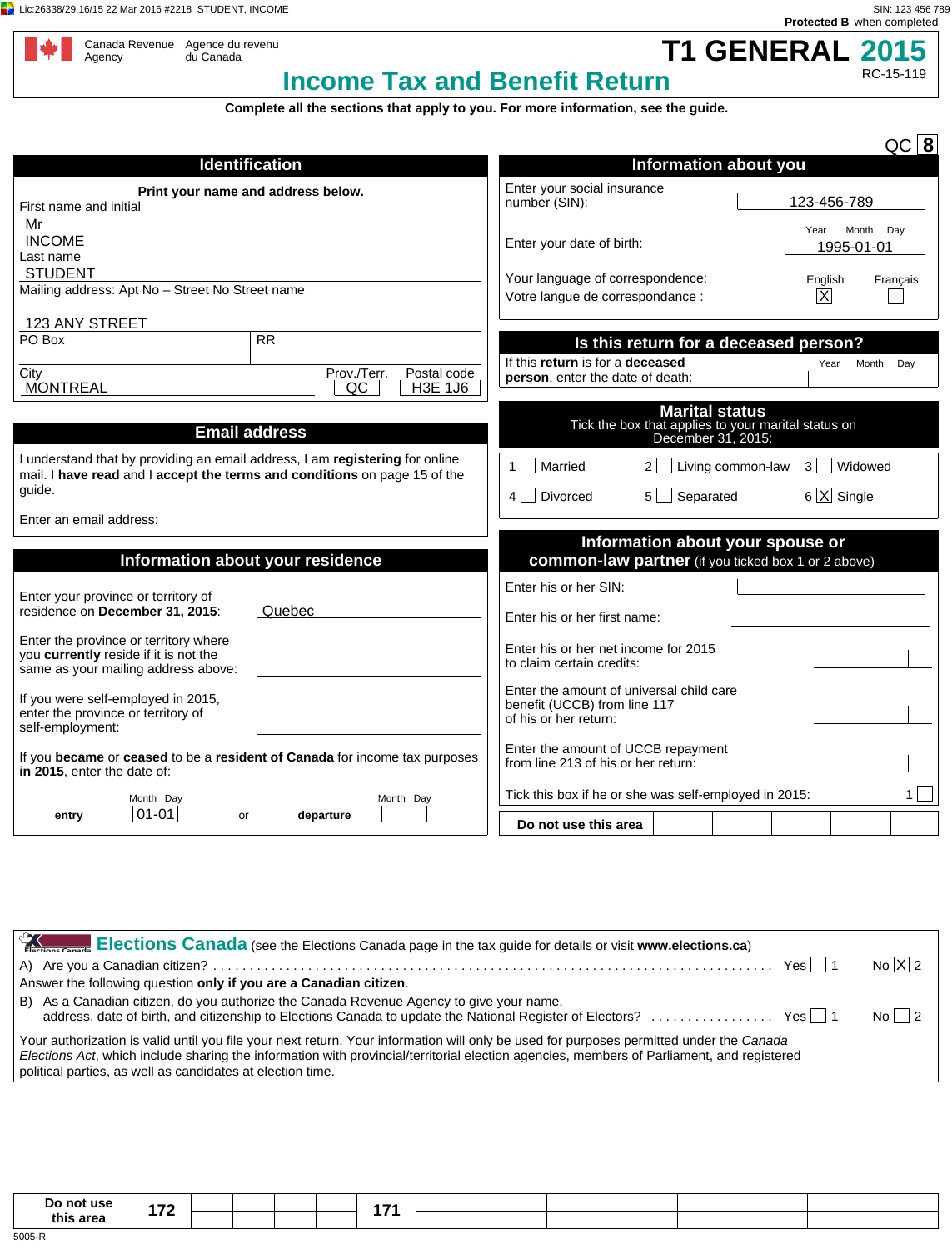| The guide contains valuable information to help you complete your return.<br>When you come to a line on the return that applies to you, go to the line number in the guide for more information. |                                                                                                                                                                                                                                                                                                  |                             |                                  |
|--------------------------------------------------------------------------------------------------------------------------------------------------------------------------------------------------|--------------------------------------------------------------------------------------------------------------------------------------------------------------------------------------------------------------------------------------------------------------------------------------------------|-----------------------------|----------------------------------|
| Please answer the following question:                                                                                                                                                            |                                                                                                                                                                                                                                                                                                  |                             |                                  |
| Did you own or hold specified foreign property where the total cost amount of all such property,<br>at any time in 2015, was more than CAN\$100,000?                                             |                                                                                                                                                                                                                                                                                                  |                             |                                  |
| If yes, complete Form T1135 and attach it to your return.                                                                                                                                        |                                                                                                                                                                                                                                                                                                  |                             |                                  |
| If you had dealings with a non-resident trust or corporation in 2015, see "Foreign income" in the guide.                                                                                         |                                                                                                                                                                                                                                                                                                  |                             |                                  |
| As a resident of Canada, you have to report your income from all sources both inside and outside Canada.                                                                                         |                                                                                                                                                                                                                                                                                                  |                             |                                  |
| <b>Total income</b>                                                                                                                                                                              |                                                                                                                                                                                                                                                                                                  |                             |                                  |
| Employment income (box 14 of all T4 slips)<br>101 20,000 00                                                                                                                                      |                                                                                                                                                                                                                                                                                                  |                             |                                  |
|                                                                                                                                                                                                  |                                                                                                                                                                                                                                                                                                  |                             |                                  |
| Commissions included on line 101 (box 42 of all T4 slips) 102                                                                                                                                    |                                                                                                                                                                                                                                                                                                  |                             |                                  |
| Wage loss replacement contributions                                                                                                                                                              |                                                                                                                                                                                                                                                                                                  |                             |                                  |
| (see line 101 in the guide)                                                                                                                                                                      |                                                                                                                                                                                                                                                                                                  |                             |                                  |
| Other employment income                                                                                                                                                                          | <u> 1989 - Johann Barn, fransk politik (</u>                                                                                                                                                                                                                                                     |                             | $104 + \underline{\hspace{1cm}}$ |
| Old age security pension (box 18 of the T4A(OAS) slip) example a security pension (box 18 of the T4A(OAS) slip                                                                                   |                                                                                                                                                                                                                                                                                                  |                             | 113 + $\frac{1}{2}$              |
| CPP or QPP benefits (box 20 of the T4A(P) slip)                                                                                                                                                  |                                                                                                                                                                                                                                                                                                  |                             | $114 +$                          |
| Disability benefits included on line 114<br>$\overbrace{ }$ 152<br>(box 16 of the T4A(P) slip)                                                                                                   |                                                                                                                                                                                                                                                                                                  |                             |                                  |
| Other pensions and superannuation                                                                                                                                                                |                                                                                                                                                                                                                                                                                                  |                             |                                  |
| Elected split-pension amount (attach Form T1032) 1991 1992 116 + 116 + 126 127 128 128 129 129 129 129 129 12                                                                                    |                                                                                                                                                                                                                                                                                                  |                             |                                  |
| Universal child care benefit (UCCB)                                                                                                                                                              |                                                                                                                                                                                                                                                                                                  |                             |                                  |
| UCCB amount designated to a dependant 185                                                                                                                                                        |                                                                                                                                                                                                                                                                                                  |                             |                                  |
|                                                                                                                                                                                                  |                                                                                                                                                                                                                                                                                                  |                             |                                  |
| <u>Employment insurance and other benefits (box 14 of the T4E slip)</u> $\overline{\phantom{a}}$ 119 $\overline{\phantom{a}}$                                                                    |                                                                                                                                                                                                                                                                                                  |                             |                                  |
| Taxable amount of dividends (eligible and other than eligible) from taxable                                                                                                                      |                                                                                                                                                                                                                                                                                                  |                             |                                  |
| Canadian corporations (attach Schedule 4)                                                                                                                                                        | $\overline{\phantom{a}120\phantom{a}}$ $\overline{\phantom{a}120\phantom{a}}$                                                                                                                                                                                                                    |                             |                                  |
| Taxable amount of dividends other than eligible dividends,                                                                                                                                       |                                                                                                                                                                                                                                                                                                  |                             |                                  |
| included on line 120, from taxable Canadian corporations 180                                                                                                                                     |                                                                                                                                                                                                                                                                                                  |                             |                                  |
| Interest and other investment income (attach Schedule 4) 121 + 121 +                                                                                                                             |                                                                                                                                                                                                                                                                                                  |                             |                                  |
| Net partnership income: limited or non-active partners only 122 + 122 +                                                                                                                          |                                                                                                                                                                                                                                                                                                  |                             |                                  |
| Registered disability savings plan income                                                                                                                                                        | $\frac{1}{25}$ + $\frac{1}{25}$ + $\frac{1}{25}$ + $\frac{1}{25}$ + $\frac{1}{25}$ + $\frac{1}{25}$ + $\frac{1}{25}$ + $\frac{1}{25}$ + $\frac{1}{25}$ + $\frac{1}{25}$ + $\frac{1}{25}$ + $\frac{1}{25}$ + $\frac{1}{25}$ + $\frac{1}{25}$ + $\frac{1}{25}$ + $\frac{1}{25}$ + $\frac{1}{25}$ + |                             |                                  |
|                                                                                                                                                                                                  |                                                                                                                                                                                                                                                                                                  |                             |                                  |
| Rental income                                                                                                                                                                                    |                                                                                                                                                                                                                                                                                                  |                             |                                  |
| Taxable capital gains (attach Schedule 3)                                                                                                                                                        | <b>127</b> +                                                                                                                                                                                                                                                                                     |                             |                                  |
| Total 156<br>Support payments received                                                                                                                                                           | Taxable amount 128 +                                                                                                                                                                                                                                                                             |                             |                                  |
| RRSP income (from all T4RSP slips)                                                                                                                                                               |                                                                                                                                                                                                                                                                                                  | $129 +$                     |                                  |
| Specify:<br>Other income                                                                                                                                                                         |                                                                                                                                                                                                                                                                                                  | $130 +$                     |                                  |
| Self-employment income                                                                                                                                                                           |                                                                                                                                                                                                                                                                                                  |                             |                                  |
| <b>Business income</b>                                                                                                                                                                           |                                                                                                                                                                                                                                                                                                  | Net $135 +$                 |                                  |
| Professional income<br>Gross <sub>164</sub>                                                                                                                                                      |                                                                                                                                                                                                                                                                                                  | $Net 137 +$                 |                                  |
| Commission income                                                                                                                                                                                |                                                                                                                                                                                                                                                                                                  |                             | Net $139 +$                      |
| <b>Farming income</b>                                                                                                                                                                            |                                                                                                                                                                                                                                                                                                  |                             | Net $141 +$                      |
| Gross 170<br>Fishing income                                                                                                                                                                      |                                                                                                                                                                                                                                                                                                  | $Net 143 +$                 |                                  |
|                                                                                                                                                                                                  |                                                                                                                                                                                                                                                                                                  |                             |                                  |
| Workers' compensation benefits (box 10 of the T5007 slip)                                                                                                                                        | 144                                                                                                                                                                                                                                                                                              |                             |                                  |
| Social assistance payments                                                                                                                                                                       | $145 +$                                                                                                                                                                                                                                                                                          |                             |                                  |
|                                                                                                                                                                                                  |                                                                                                                                                                                                                                                                                                  |                             |                                  |
| Net federal supplements (box 21 of the T4A(OAS) slip)                                                                                                                                            | $146 +$                                                                                                                                                                                                                                                                                          |                             |                                  |
|                                                                                                                                                                                                  |                                                                                                                                                                                                                                                                                                  |                             |                                  |
| Add lines 144, 145, and 146 (see line 250 in the guide).                                                                                                                                         | $=$                                                                                                                                                                                                                                                                                              | $\blacktriangleright$ 147 + |                                  |
|                                                                                                                                                                                                  |                                                                                                                                                                                                                                                                                                  |                             |                                  |
| Add lines 101, 104 to 143, and 147.                                                                                                                                                              | This is your total income. 150                                                                                                                                                                                                                                                                   |                             | 20,000 00                        |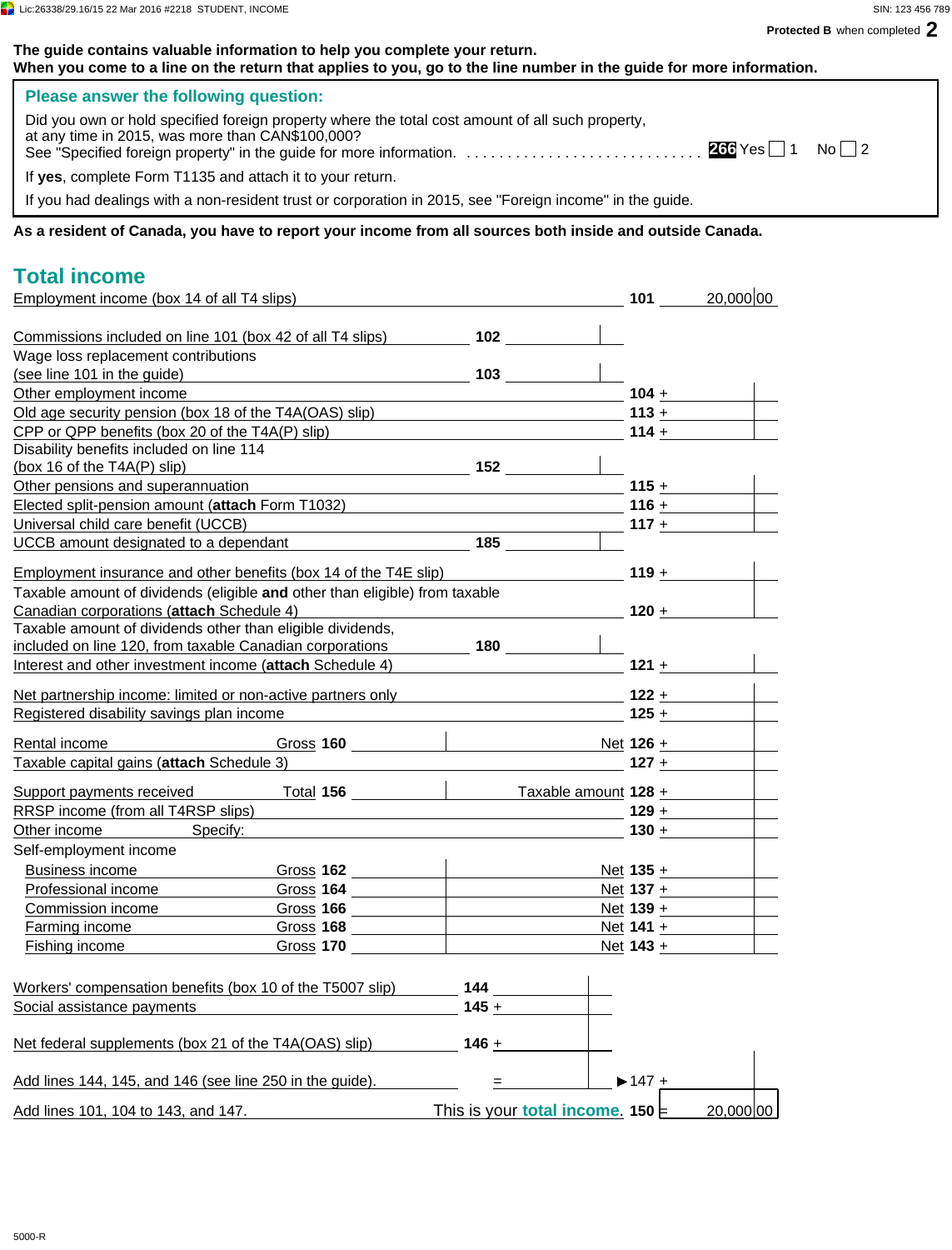Attach your **Schedule 1** (federal tax) here. **Attach** your **Schedule 1** (federal tax) here. **Attach only** the **other documents** (schedules, information slips, forms, or receipts) **requested in the guide** to support any claim or deduction. Keep all other supporting documents.

# **Net income**

| Pension adjustment<br><u> 1980 - Johann Stoff, fransk politik (d. 1980)</u><br>$214 +$                                                                                                                                                                                                                                                            | $208 +$<br>$210 +$<br>$212 +$<br>$215 +$<br>$219 +$ |         |           |
|---------------------------------------------------------------------------------------------------------------------------------------------------------------------------------------------------------------------------------------------------------------------------------------------------------------------------------------------------|-----------------------------------------------------|---------|-----------|
| (box 52 of all T4 slips and box 034 of all T4A slips) 206                                                                                                                                                                                                                                                                                         |                                                     |         |           |
| Registered pension plan deduction (box 20 of all T4 slips and box 032 of all T4A slips) 207<br>RRSP/pooled registered pension plan (PRPP) deduction<br>(see Schedule 7 and attach receipts)<br>PRPP employer contributions<br>(amount from your PRPP contribution receipts) 205<br>Deduction for elected split-pension amount (attach Form T1032) |                                                     |         |           |
|                                                                                                                                                                                                                                                                                                                                                   |                                                     |         |           |
|                                                                                                                                                                                                                                                                                                                                                   |                                                     |         |           |
|                                                                                                                                                                                                                                                                                                                                                   |                                                     |         |           |
|                                                                                                                                                                                                                                                                                                                                                   |                                                     |         |           |
|                                                                                                                                                                                                                                                                                                                                                   |                                                     |         |           |
|                                                                                                                                                                                                                                                                                                                                                   |                                                     |         |           |
| Annual union, professional, or like dues (box 44 of all T4 slips, and receipts)<br>Universal child care benefit repayment (box 12 of all RC62 slips) 213 +<br>Child care expenses (attach Form T778)                                                                                                                                              |                                                     |         |           |
|                                                                                                                                                                                                                                                                                                                                                   |                                                     |         |           |
|                                                                                                                                                                                                                                                                                                                                                   |                                                     |         |           |
|                                                                                                                                                                                                                                                                                                                                                   |                                                     |         |           |
| Disability supports deduction                                                                                                                                                                                                                                                                                                                     |                                                     |         |           |
| Business investment loss Gross 228 Allowable deduction 217 +                                                                                                                                                                                                                                                                                      |                                                     |         |           |
| Moving expenses                                                                                                                                                                                                                                                                                                                                   |                                                     |         |           |
|                                                                                                                                                                                                                                                                                                                                                   |                                                     |         |           |
| Allowable deduction 220 +<br>Total 230 and the Total<br>Support payments made                                                                                                                                                                                                                                                                     |                                                     |         |           |
| Carrying charges and interest expenses (attach Schedule 4)<br>Deduction for CPP or QPP contributions on self-employment and other earnings                                                                                                                                                                                                        | $221 +$                                             |         |           |
| (attach Schedule 8 or Form RC381, whichever applies)                                                                                                                                                                                                                                                                                              | $222 +$                                             |         |           |
| Deduction for PPIP premiums on self-employment income (attach Schedule 10)                                                                                                                                                                                                                                                                        | $223 +$                                             |         |           |
| Exploration and development expenses (attach Form T1229)                                                                                                                                                                                                                                                                                          | $224 +$                                             |         |           |
| Other employment expenses<br>the control of the control of the control of the control of the control of the control of the control of the control of the control of the control of the control of the control of the control of the control of the control                                                                                        | $229 +$                                             |         |           |
| Clergy residence deduction                                                                                                                                                                                                                                                                                                                        | $231 +$                                             |         |           |
| Other deductions<br>Specify: <u>Specify:</u>                                                                                                                                                                                                                                                                                                      | $232 +$                                             |         |           |
| Add lines 207, 208, 210 to 224, 229, 231, and 232.                                                                                                                                                                                                                                                                                                | $233 =$                                             |         |           |
| $\frac{1}{2}$ This is your <b>net income before adjustments</b> . 234 =<br>Line 150 minus line 233 (if negative, enter "0")                                                                                                                                                                                                                       |                                                     |         | 20,000 00 |
| Social benefits repayment (if you reported income on line 113, 119, or 146, see line 235 in the guide)                                                                                                                                                                                                                                            |                                                     |         |           |
| Use the federal worksheet to calculate your repayment.                                                                                                                                                                                                                                                                                            |                                                     | $235 -$ |           |
| Line 234 minus line 235 (if negative, enter "0")                                                                                                                                                                                                                                                                                                  |                                                     |         |           |
| If you have a spouse or common-law partner, see line 236 in the guide. This is your net income. 236                                                                                                                                                                                                                                               |                                                     |         | 20,000 00 |
| <b>Taxable income</b>                                                                                                                                                                                                                                                                                                                             |                                                     |         |           |
| Canadian Forces personnel and police deduction (box 43 of all T4 slips)                                                                                                                                                                                                                                                                           | 244                                                 |         |           |
| Employee home relocation loan deduction (box 37 of all T4 slips)                                                                                                                                                                                                                                                                                  | $248 +$                                             |         |           |
| Security options deductions                                                                                                                                                                                                                                                                                                                       | $249 +$                                             |         |           |
| Other payments deduction                                                                                                                                                                                                                                                                                                                          |                                                     |         |           |
| (if you reported income on line 147, see line 250 in the guide)                                                                                                                                                                                                                                                                                   | $250 +$                                             |         |           |
| Limited partnership losses of other years                                                                                                                                                                                                                                                                                                         | $251 +$                                             |         |           |
| Non-capital losses of other years                                                                                                                                                                                                                                                                                                                 | $252 +$                                             |         |           |
| Net capital losses of other years                                                                                                                                                                                                                                                                                                                 | $253 +$                                             |         |           |
| Capital gains deduction                                                                                                                                                                                                                                                                                                                           | $254 +$                                             |         |           |
| Northern residents deductions (attach Form T2222)                                                                                                                                                                                                                                                                                                 | $255 +$                                             |         |           |
| Additional deductions<br>Specify:                                                                                                                                                                                                                                                                                                                 | 256 $+$                                             |         |           |
| Add lines 244 to 256.                                                                                                                                                                                                                                                                                                                             | $257 =$                                             |         |           |
| Line 236 minus line 257 (if negative, enter "0")                                                                                                                                                                                                                                                                                                  | This is your taxable income. 260 $\equiv$           |         | 20,000 00 |
| Use your taxable income to calculate your federal tax on Schedule 1.                                                                                                                                                                                                                                                                              |                                                     |         |           |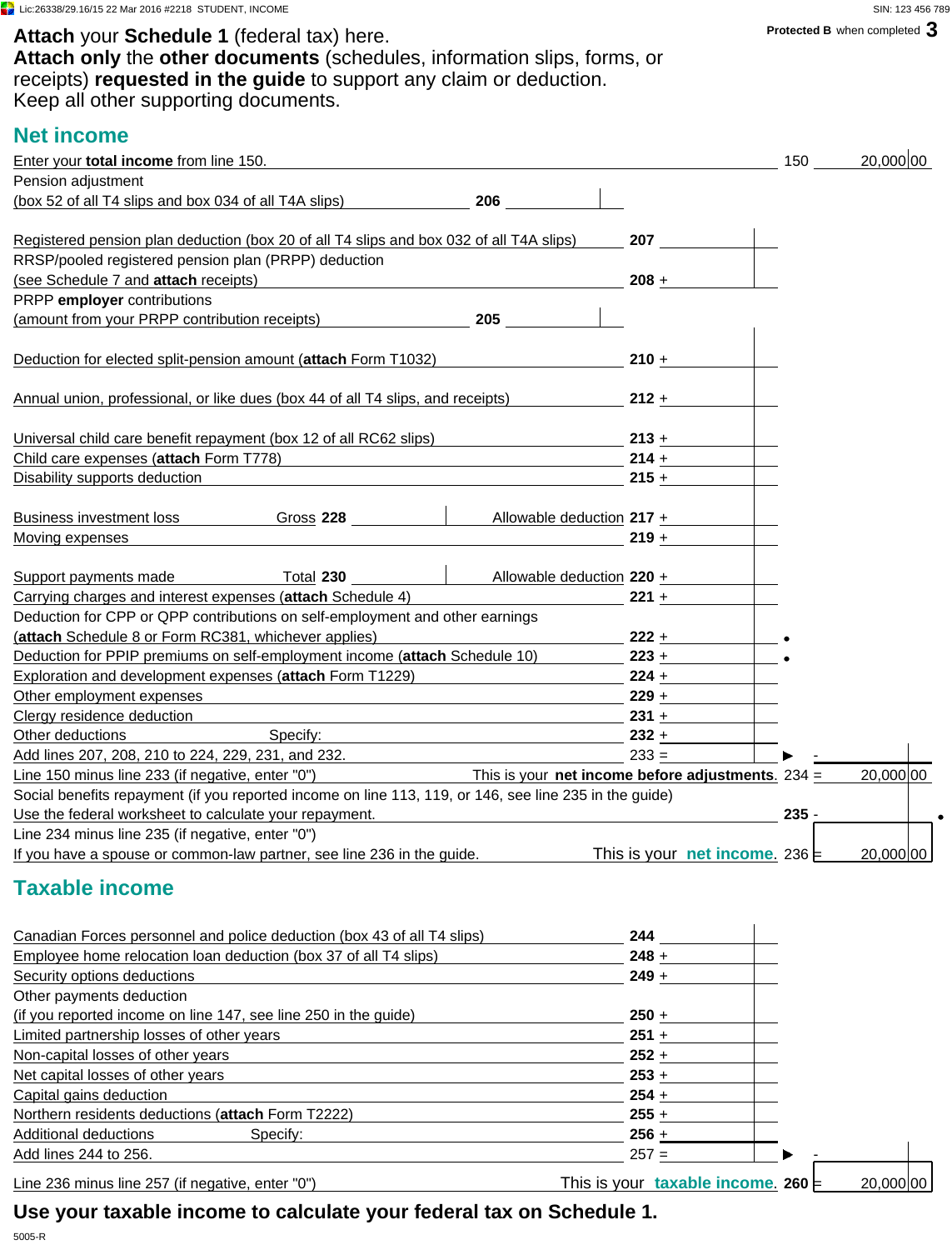$\mathbf{I}$ 

#### **Protected B** when completed **4**

|  |  | <b>Refund or balance owing</b> |  |
|--|--|--------------------------------|--|
|--|--|--------------------------------|--|

|                                                                                                                 |                                         | Net federal tax: enter the amount from line 67 of Schedule 1 (attach Schedule 1, even if the result is "0")                                                                                                                                                                                                                         |                                                                                                                       |                      |                                                   | 420                 |         |
|-----------------------------------------------------------------------------------------------------------------|-----------------------------------------|-------------------------------------------------------------------------------------------------------------------------------------------------------------------------------------------------------------------------------------------------------------------------------------------------------------------------------------|-----------------------------------------------------------------------------------------------------------------------|----------------------|---------------------------------------------------|---------------------|---------|
|                                                                                                                 |                                         | CPP contributions payable on self-employment and other earnings (attach Schedule 8 or Form RC381,                                                                                                                                                                                                                                   |                                                                                                                       |                      |                                                   |                     |         |
| whichever applies)                                                                                              |                                         |                                                                                                                                                                                                                                                                                                                                     |                                                                                                                       |                      |                                                   |                     | $421 +$ |
| Employment insurance premiums payable on self-employment and other eligible earnings (attach Schedule 13) 430 + |                                         |                                                                                                                                                                                                                                                                                                                                     |                                                                                                                       |                      |                                                   |                     |         |
| Social benefits repayment (amount from line 235)                                                                |                                         |                                                                                                                                                                                                                                                                                                                                     | <u> 1989 - Johann Harry Harry Harry Harry Harry Harry Harry Harry Harry Harry Harry Harry Harry Harry Harry Harry</u> |                      |                                                   | $422 +$             |         |
| <b>Provincial or territorial tax</b> (other than Quebec provincial tax)                                         |                                         |                                                                                                                                                                                                                                                                                                                                     |                                                                                                                       |                      |                                                   |                     | $428 +$ |
| Add lines 420, 421, 430, 422, and 428.                                                                          |                                         | <u> 1989 - Johann Barn, mars ann an t-Amhain ann an t-Amhain an t-Amhain ann an t-Amhain an t-Amhain ann an t-Amh</u>                                                                                                                                                                                                               |                                                                                                                       |                      | This is your <b>total payable.</b> $435 =$        |                     |         |
| Total income tax deducted                                                                                       |                                         |                                                                                                                                                                                                                                                                                                                                     |                                                                                                                       |                      |                                                   |                     |         |
|                                                                                                                 |                                         | <u> 1989 - Johann Barbara, martxa alemaniar amerikan a</u><br>Tax transfer for residents of Quebec                                                                                                                                                                                                                                  | $438 -$                                                                                                               |                      |                                                   |                     |         |
| Line 437 minus line 438                                                                                         |                                         |                                                                                                                                                                                                                                                                                                                                     | $\blacksquare$ . The set of $\blacksquare$                                                                            |                      | $\blacktriangleright$ 439                         |                     |         |
|                                                                                                                 |                                         | Refundable Quebec abatement (16.5% of the amount on line 56 of Schedule 1) 440 +                                                                                                                                                                                                                                                    |                                                                                                                       |                      |                                                   |                     |         |
|                                                                                                                 |                                         |                                                                                                                                                                                                                                                                                                                                     |                                                                                                                       |                      |                                                   |                     |         |
|                                                                                                                 |                                         | Employment insurance overpayment (enter your excess contributions) 450                                                                                                                                                                                                                                                              |                                                                                                                       |                      |                                                   |                     |         |
| Amount on line 376 of Schedule 1                                                                                |                                         | the control of the control of the control of                                                                                                                                                                                                                                                                                        |                                                                                                                       | B                    |                                                   |                     |         |
| Net employment insurance overpayment                                                                            |                                         |                                                                                                                                                                                                                                                                                                                                     |                                                                                                                       |                      |                                                   |                     |         |
| Line A minus line B (if negative, enter "0")                                                                    |                                         |                                                                                                                                                                                                                                                                                                                                     |                                                                                                                       | $0 00 \rangle 451 +$ | 0 00                                              |                     |         |
|                                                                                                                 |                                         | Refundable medical expense supplement (use the federal worksheet) 452 + 452 +                                                                                                                                                                                                                                                       |                                                                                                                       |                      |                                                   |                     |         |
|                                                                                                                 |                                         | Working income tax benefit (WITB) (attach Schedule 6) $\overline{a}$ 453 + $\overline{a}$                                                                                                                                                                                                                                           |                                                                                                                       |                      |                                                   |                     |         |
|                                                                                                                 |                                         | Refund of investment tax credit (attach Form T2038(IND)) 454 + 454 +                                                                                                                                                                                                                                                                |                                                                                                                       |                      |                                                   |                     |         |
| Part XII.2 trust tax credit (box 38 of all T3 slips)                                                            |                                         |                                                                                                                                                                                                                                                                                                                                     |                                                                                                                       |                      | $456 +$                                           |                     |         |
|                                                                                                                 |                                         |                                                                                                                                                                                                                                                                                                                                     |                                                                                                                       |                      |                                                   |                     |         |
|                                                                                                                 |                                         | Employee and partner GST/HST rebate (attach Form GST370)                                                                                                                                                                                                                                                                            |                                                                                                                       | $457 +$              |                                                   |                     |         |
|                                                                                                                 |                                         |                                                                                                                                                                                                                                                                                                                                     |                                                                                                                       |                      |                                                   |                     |         |
| Children's fitness tax credit                                                                                   |                                         | 458<br>Eligible fees                                                                                                                                                                                                                                                                                                                |                                                                                                                       | $\times$ 15% = 459 + |                                                   |                     |         |
| Tax paid by instalments                                                                                         |                                         | the control of the control of the control of the control of the control of                                                                                                                                                                                                                                                          |                                                                                                                       | $476 +$              |                                                   |                     |         |
|                                                                                                                 |                                         | Add lines 439, 440, and 451 to 476.                                                                                                                                                                                                                                                                                                 | These are your total credits. $482 =$                                                                                 |                      |                                                   |                     |         |
| Line 435 minus line 482                                                                                         |                                         |                                                                                                                                                                                                                                                                                                                                     |                                                                                                                       |                      | This is your refund or balance owing.             |                     | 0 00    |
|                                                                                                                 |                                         | If the result is negative, you have a refund. If the result is positive, you have a balance owing.                                                                                                                                                                                                                                  |                                                                                                                       |                      |                                                   |                     |         |
|                                                                                                                 |                                         |                                                                                                                                                                                                                                                                                                                                     |                                                                                                                       |                      | Enter the amount below on whichever line applies. |                     |         |
|                                                                                                                 |                                         |                                                                                                                                                                                                                                                                                                                                     |                                                                                                                       |                      |                                                   |                     |         |
| Generally, we do not charge or refund a difference of \$2 or less.                                              |                                         |                                                                                                                                                                                                                                                                                                                                     |                                                                                                                       |                      |                                                   |                     |         |
|                                                                                                                 |                                         |                                                                                                                                                                                                                                                                                                                                     |                                                                                                                       |                      |                                                   |                     |         |
|                                                                                                                 | Refund 484                              |                                                                                                                                                                                                                                                                                                                                     |                                                                                                                       |                      | <b>Balance owing 485</b>                          |                     |         |
|                                                                                                                 |                                         |                                                                                                                                                                                                                                                                                                                                     | For more information on how to make your payment, see line 485 in the guide or go                                     |                      |                                                   |                     |         |
|                                                                                                                 |                                         |                                                                                                                                                                                                                                                                                                                                     | to www.cra.gc.ca/payments. Your payment is due no later than April 30, 2016.                                          |                      |                                                   |                     |         |
|                                                                                                                 |                                         | Direct deposit - Enrol or update (see line 484 in the guide)                                                                                                                                                                                                                                                                        |                                                                                                                       |                      |                                                   |                     |         |
|                                                                                                                 |                                         | You do not have to complete this area every year. Do not complete it this year if your direct deposit information has not changed.                                                                                                                                                                                                  |                                                                                                                       |                      |                                                   |                     |         |
|                                                                                                                 |                                         |                                                                                                                                                                                                                                                                                                                                     |                                                                                                                       |                      |                                                   |                     |         |
|                                                                                                                 |                                         | To enrol for direct deposit, to update your banking information, or to request that all of your CRA payments you may be receiving or owed                                                                                                                                                                                           |                                                                                                                       |                      |                                                   |                     |         |
|                                                                                                                 |                                         | be deposited into the same account as your T1 refund, complete lines 460, 461, and 462 below.                                                                                                                                                                                                                                       |                                                                                                                       |                      |                                                   |                     |         |
|                                                                                                                 |                                         |                                                                                                                                                                                                                                                                                                                                     |                                                                                                                       |                      |                                                   |                     |         |
|                                                                                                                 |                                         | By providing my banking information I authorize the Receiver General to deposit in the bank account number shown below any                                                                                                                                                                                                          |                                                                                                                       |                      |                                                   |                     |         |
|                                                                                                                 | previous direct deposit authorizations. | amounts payable to me by the CRA, until otherwise notified by me. I understand that this authorization will replace all of my                                                                                                                                                                                                       |                                                                                                                       |                      |                                                   |                     |         |
|                                                                                                                 |                                         |                                                                                                                                                                                                                                                                                                                                     |                                                                                                                       |                      |                                                   |                     |         |
| Branch number                                                                                                   | 460<br>$\overline{(5}$ digits)          | Institution number                                                                                                                                                                                                                                                                                                                  | 461<br>$\overline{3}$ digits)                                                                                         | Account number       | 462                                               | (maximum 12 digits) |         |
|                                                                                                                 |                                         |                                                                                                                                                                                                                                                                                                                                     |                                                                                                                       |                      |                                                   |                     |         |
|                                                                                                                 |                                         | I certify that the information given on this return and in any documents                                                                                                                                                                                                                                                            |                                                                                                                       | 490                  | If a fee was charged for preparing this return,   |                     |         |
|                                                                                                                 |                                         | attached is correct and complete and fully discloses all my income.                                                                                                                                                                                                                                                                 |                                                                                                                       | Name of preparer:    | complete the following:                           |                     |         |
| Sign here                                                                                                       |                                         | It is a serious offence to make a false return.                                                                                                                                                                                                                                                                                     |                                                                                                                       | Telephone:           |                                                   |                     |         |
| Telephone                                                                                                       |                                         | Date 22-03-16                                                                                                                                                                                                                                                                                                                       |                                                                                                                       |                      | EFILE number (if applicable):                     | 489                 | K6333   |
|                                                                                                                 |                                         | Personal information is collected under the <i>Income Tax Act</i> to administer tax, benefits, and related programs. It may also be used for any purpose related                                                                                                                                                                    |                                                                                                                       |                      |                                                   |                     |         |
|                                                                                                                 |                                         | to the administration or enforcement of the Act such as audit, compliance and the payment of debts owed to the Crown. It may be shared or verified with                                                                                                                                                                             |                                                                                                                       |                      |                                                   |                     |         |
|                                                                                                                 |                                         | other federal, provincial/territorial government institutions to the extent authorized by law. Failure to provide this information may result in interest payable,<br>penalties or other actions. Under the Privacy Act, individuals have the right to access their personal information and request correction if there are errors |                                                                                                                       |                      |                                                   |                     |         |
|                                                                                                                 |                                         | or omissions. Refer to Info Source www.cra.gc.ca/gncy/tp/nfsrc/nfsrc-eng.html, personal information bank CRA PPU 005.                                                                                                                                                                                                               |                                                                                                                       |                      |                                                   |                     |         |
|                                                                                                                 |                                         |                                                                                                                                                                                                                                                                                                                                     |                                                                                                                       |                      |                                                   |                     |         |
|                                                                                                                 |                                         |                                                                                                                                                                                                                                                                                                                                     |                                                                                                                       |                      |                                                   |                     |         |
| Do not use<br>this area                                                                                         | 487<br>488                              |                                                                                                                                                                                                                                                                                                                                     |                                                                                                                       |                      | 486                                               |                     |         |

DT Max 19.16

 $\overline{\phantom{a}}$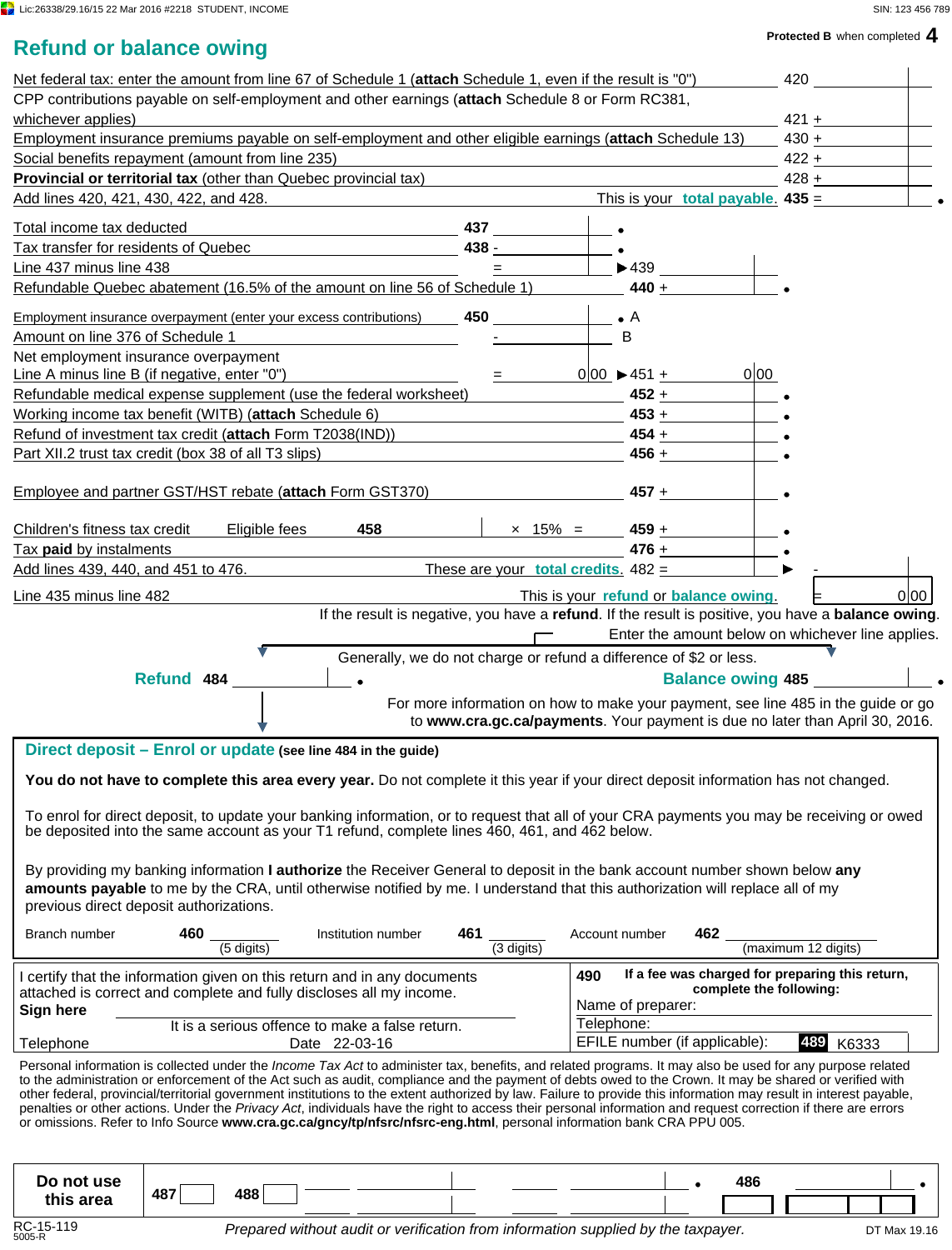$\Box$  Lic:26338/29.16/15 22 Mar 2016 #2218 STUDENT, INCOME SIN: 123 456 789

# **T1-2015 Tuition, Education, and Textbook Amounts Schedule 11**

**For more information, see line 323 in the guide.**

**Only the student** must complete this schedule and **attach** it to his or her return. Use it to:

calculate your federal tuition, education, and textbook amounts;

- determine the federal amount available to transfer to a designated individual; and
- determine the unused federal amount, if any, available for you to carry forward to a future year.

## **Tuition, education, and textbook amounts claimed by the student for 2015**

| Tuition, education, and textbook amounts claimed by the student for 2015<br>Unused federal tuition, education, and textbook amounts from your 2014 notice<br>of assessment or notice of reassessment                                                                                                                                                                                |                                                     |                                                                   |                                        |               |
|-------------------------------------------------------------------------------------------------------------------------------------------------------------------------------------------------------------------------------------------------------------------------------------------------------------------------------------------------------------------------------------|-----------------------------------------------------|-------------------------------------------------------------------|----------------------------------------|---------------|
| Eligible tuition fees paid for 2015                                                                                                                                                                                                                                                                                                                                                 |                                                     | 320                                                               | 5,000 002                              |               |
| Education and textbook amounts for 2015                                                                                                                                                                                                                                                                                                                                             |                                                     |                                                                   |                                        |               |
| Part-time student: use column B of forms T2202A, TL11A, TL11B, and TL11C.                                                                                                                                                                                                                                                                                                           |                                                     |                                                                   |                                        |               |
| Do not include any month that is also included in column C.                                                                                                                                                                                                                                                                                                                         |                                                     |                                                                   |                                        |               |
| Only one claim per month (maximum 12 months)                                                                                                                                                                                                                                                                                                                                        |                                                     |                                                                   |                                        |               |
| <b>Education amount:</b>                                                                                                                                                                                                                                                                                                                                                            |                                                     |                                                                   |                                        |               |
| Number of months from column <b>B</b>                                                                                                                                                                                                                                                                                                                                               | $\times$ \$120 =                                    | 3                                                                 |                                        |               |
| <b>Textbook amount:</b>                                                                                                                                                                                                                                                                                                                                                             |                                                     |                                                                   |                                        |               |
| Number of months from column <b>B</b>                                                                                                                                                                                                                                                                                                                                               | $\times$ \$20 =                                     | 4                                                                 |                                        |               |
| Add lines 3 and 4.                                                                                                                                                                                                                                                                                                                                                                  |                                                     | $> 321 +$                                                         | 5                                      |               |
| Full-time student: use column C of forms T2202A, TL11A, TL11B, and TL11C.<br>Only one claim per month (maximum 12 months)                                                                                                                                                                                                                                                           |                                                     |                                                                   |                                        |               |
| <b>Education amount:</b><br>Number of months from column C                                                                                                                                                                                                                                                                                                                          | 12<br>$\times$ \$400 =                              | 4,800 00 6                                                        |                                        |               |
| <b>Textbook amount:</b>                                                                                                                                                                                                                                                                                                                                                             |                                                     |                                                                   |                                        |               |
| Number of months from column C                                                                                                                                                                                                                                                                                                                                                      | 12<br>$\times$ \$65 =                               | 780 00 7                                                          |                                        |               |
| Add lines 6 and 7.                                                                                                                                                                                                                                                                                                                                                                  |                                                     | $5,580 00 \rangle$ $\triangleright$ 322 +                         | 5,580 00 8                             |               |
|                                                                                                                                                                                                                                                                                                                                                                                     |                                                     |                                                                   |                                        |               |
| Add lines 2, 5, and 8.                                                                                                                                                                                                                                                                                                                                                              | Total 2015 tuition, education, and textbook amounts |                                                                   | $10,580 00$ ▶                          | $10,580 00$ 9 |
| Add lines 1 and 9.                                                                                                                                                                                                                                                                                                                                                                  |                                                     | Total available tuition, education, and textbook amounts          |                                        | 10,580 00 10  |
| Enter the amount of your taxable income from line 260 of your return if it is \$44,701 or                                                                                                                                                                                                                                                                                           |                                                     |                                                                   |                                        |               |
| less. If your taxable income is more than \$44,701, enter instead the result of the                                                                                                                                                                                                                                                                                                 |                                                     |                                                                   |                                        |               |
| following calculation: amount from line 47 of your Schedule 1 divided by 15%.                                                                                                                                                                                                                                                                                                       |                                                     |                                                                   | 20,000 00 11                           |               |
| Total of lines 1 to 24 of your Schedule 1                                                                                                                                                                                                                                                                                                                                           |                                                     |                                                                   | $13,759$ 05 12                         |               |
| Line 11 minus line 12 (if negative, enter "0")                                                                                                                                                                                                                                                                                                                                      |                                                     |                                                                   | 6,240 95 13                            |               |
| Unused tuition, education, and textbook amounts claimed for 2015                                                                                                                                                                                                                                                                                                                    |                                                     |                                                                   |                                        |               |
| Amount from line 1 or line 13, whichever is less                                                                                                                                                                                                                                                                                                                                    |                                                     |                                                                   |                                        | 14            |
| Line 13 minus line 14                                                                                                                                                                                                                                                                                                                                                               |                                                     |                                                                   | $6,240$ 95 15                          |               |
| 2015 tuition, education, and textbook amounts claimed for 2015                                                                                                                                                                                                                                                                                                                      |                                                     |                                                                   |                                        |               |
| Amount from line 9 or line 15, whichever is less                                                                                                                                                                                                                                                                                                                                    |                                                     |                                                                   |                                        | $6,240$ 95 16 |
| Add lines 14 and 16.                                                                                                                                                                                                                                                                                                                                                                |                                                     |                                                                   | Total tuition, education, and textbook |               |
| Enter this amount on line 323 of Schedule 1.                                                                                                                                                                                                                                                                                                                                        |                                                     |                                                                   | amounts claimed for 2015               | 6,240 95 17   |
| Transfer or carryforward of unused amount                                                                                                                                                                                                                                                                                                                                           |                                                     |                                                                   |                                        |               |
| Amount from line 10                                                                                                                                                                                                                                                                                                                                                                 |                                                     |                                                                   |                                        | 10,580 00 18  |
| Amount from line 17                                                                                                                                                                                                                                                                                                                                                                 |                                                     |                                                                   |                                        | $6,240$ 95 19 |
|                                                                                                                                                                                                                                                                                                                                                                                     |                                                     |                                                                   |                                        | 4,339 05 20   |
| Line 18 minus line 19                                                                                                                                                                                                                                                                                                                                                               |                                                     |                                                                   | <b>Total unused amount</b>             |               |
| If you are transferring an amount to another individual, continue on line 21.<br><b>Otherwise, enter the amount from line 20 on line 25.</b>                                                                                                                                                                                                                                        |                                                     |                                                                   |                                        |               |
| Enter the amount from line 9.                                                                                                                                                                                                                                                                                                                                                       |                                                     | (maximum \$5,000)                                                 | 5,000 00 21                            |               |
| Amount from line 16                                                                                                                                                                                                                                                                                                                                                                 |                                                     |                                                                   | 6,240 95 22                            |               |
| Line 21 minus line 22 (if negative, enter "0")                                                                                                                                                                                                                                                                                                                                      |                                                     | <b>Maximum transferable</b>                                       | 0 00 23                                |               |
| You can transfer all or part of the amount on line 23 to your spouse or common-law partner, to his or her parent or<br>grandparent, or to your parent or grandparent. To do this, you have to designate the individual and specify the<br>federal amount that you are transferring to him or her on your Form T2202A, TL11A, TL11B, or TL11C.<br>Enter the amount on line 24 below. |                                                     |                                                                   |                                        |               |
| Note: If your spouse or common-law partner is claiming an amount for you on line 303 or line 326 of his or<br>her Schedule 1, you cannot transfer an amount to your parent or grandparent, or to your spouse's or                                                                                                                                                                   |                                                     |                                                                   |                                        |               |
| common-law partner's parent or grandparent.                                                                                                                                                                                                                                                                                                                                         |                                                     |                                                                   |                                        |               |
| Enter the amount you are transferring (cannot be more than line 23).                                                                                                                                                                                                                                                                                                                |                                                     |                                                                   | Federal amount transferred 327         | 0 00 24       |
| Line 20 minus line 24                                                                                                                                                                                                                                                                                                                                                               |                                                     | Unused federal amount available to carry forward to a future year |                                        | 4,339 05 25   |
|                                                                                                                                                                                                                                                                                                                                                                                     |                                                     |                                                                   |                                        |               |

**The person claiming the transfer should not attach this schedule to his or her return.**

**Protected B** when completed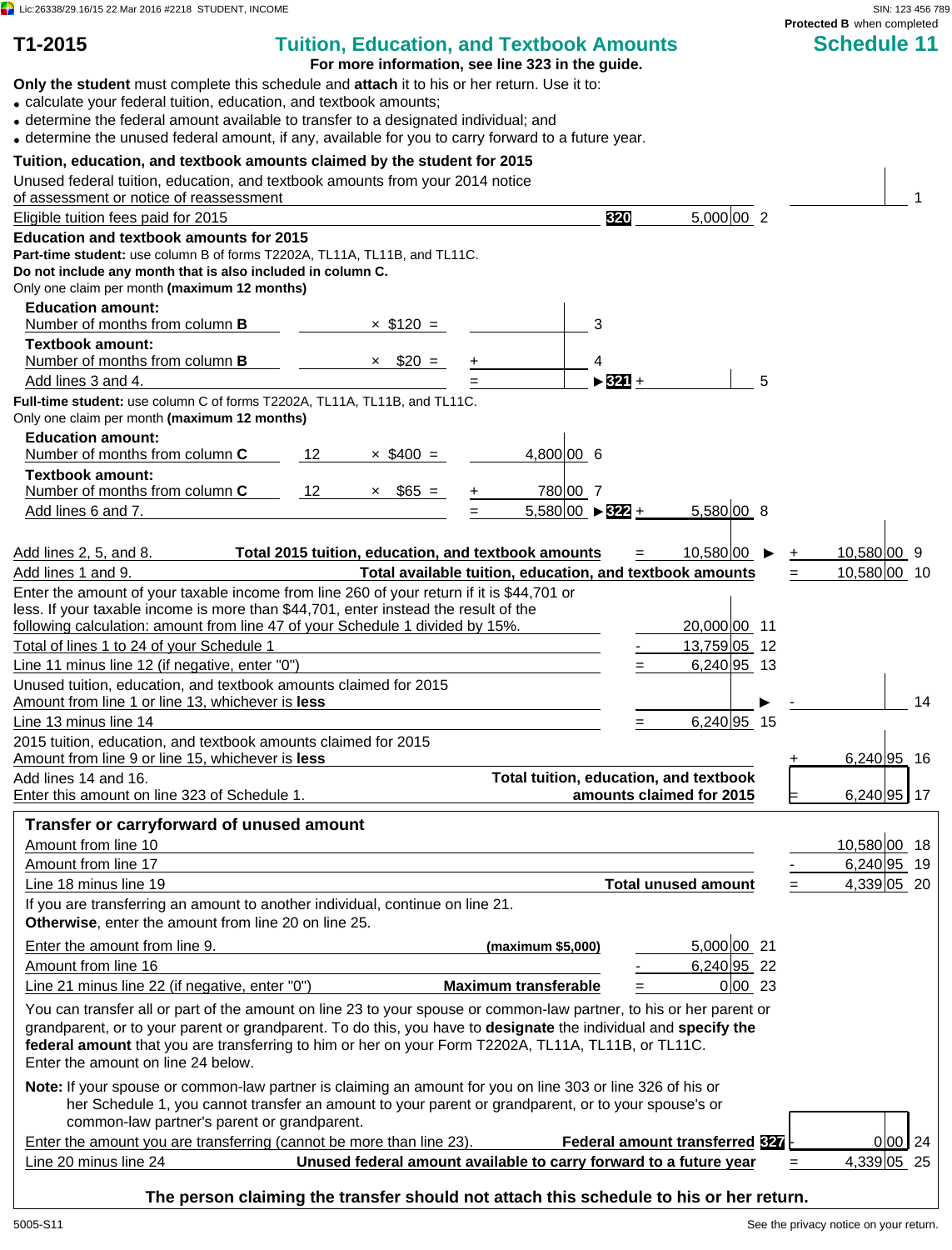# **T1-2015 Federal - Statement of World Income**

## **A - Part of the year the taxpayer was not a resident of Canada**

| <b>Sources inside Canada:</b>                                                                                  |                                                |
|----------------------------------------------------------------------------------------------------------------|------------------------------------------------|
| Income from employment in Canada                                                                               |                                                |
| Income from a business carried on in Canada                                                                    | $\mathcal{P}$                                  |
|                                                                                                                |                                                |
| Taxable capital gains from disposing of taxable Canadian property                                              | 3                                              |
| The taxable part of scholarships, fellowships, bursaries, and                                                  |                                                |
| research grants received from Canadian sources                                                                 | 4                                              |
| <b>Total Canadian-source income</b>                                                                            |                                                |
| reporting for the part of the year                                                                             |                                                |
| the taxpayer was not a resident of Canada. 5292<br>Add lines 1 through 4.                                      | 0 00 5                                         |
| Sources outside Canada:                                                                                        |                                                |
| Net employment income                                                                                          | 6                                              |
| Net pension income                                                                                             | $\overline{7}$                                 |
| Net interest and other investment income                                                                       | 8                                              |
| Taxable capital gains                                                                                          | 9                                              |
| Net rental income<br>the control of the control of the control of the control of the control of the control of | 10                                             |
| Net business income                                                                                            | 11                                             |
| Other foreign-source income. (specify:)                                                                        |                                                |
|                                                                                                                | 12                                             |
| <b>Total non Canadian-source income</b>                                                                        |                                                |
| for the part of the year the                                                                                   |                                                |
| taxpayer was not a resident of Canada. 5298<br>Add lines 6 through 12.                                         | $0 00 $ 13                                     |
|                                                                                                                |                                                |
| Net world income for the part of the year                                                                      |                                                |
| the taxpayer was not a resident of Canada.<br>Add lines 5 and 13.                                              | $0 00 $ 14                                     |
|                                                                                                                |                                                |
| Enter the amount from line 5.                                                                                  | $X$ 100 = 100.0<br>0 00<br>l% A                |
| Enter the amount from line 14.                                                                                 | 0 00                                           |
|                                                                                                                |                                                |
| If line A is 90% or more, you can claim the non-refundable tax credits in full.                                |                                                |
| If line A is less than 90%, the non-refundable tax credits will be limited to the number of days               |                                                |
| you were resident in Canada over the total number of days in the year.                                         |                                                |
|                                                                                                                |                                                |
| Number of days you were resident in Canada                                                                     | l%                                             |
| Number of days in the year                                                                                     |                                                |
|                                                                                                                |                                                |
| B - Net world income for the whole year                                                                        |                                                |
| Enter the amount from line 13.                                                                                 | 0 0015                                         |
| Enter the amount from line 236 on the return.                                                                  | 20,000 00 16                                   |
| Add lines 15 and 16.                                                                                           | 20,000 00 17<br>This is your net world income. |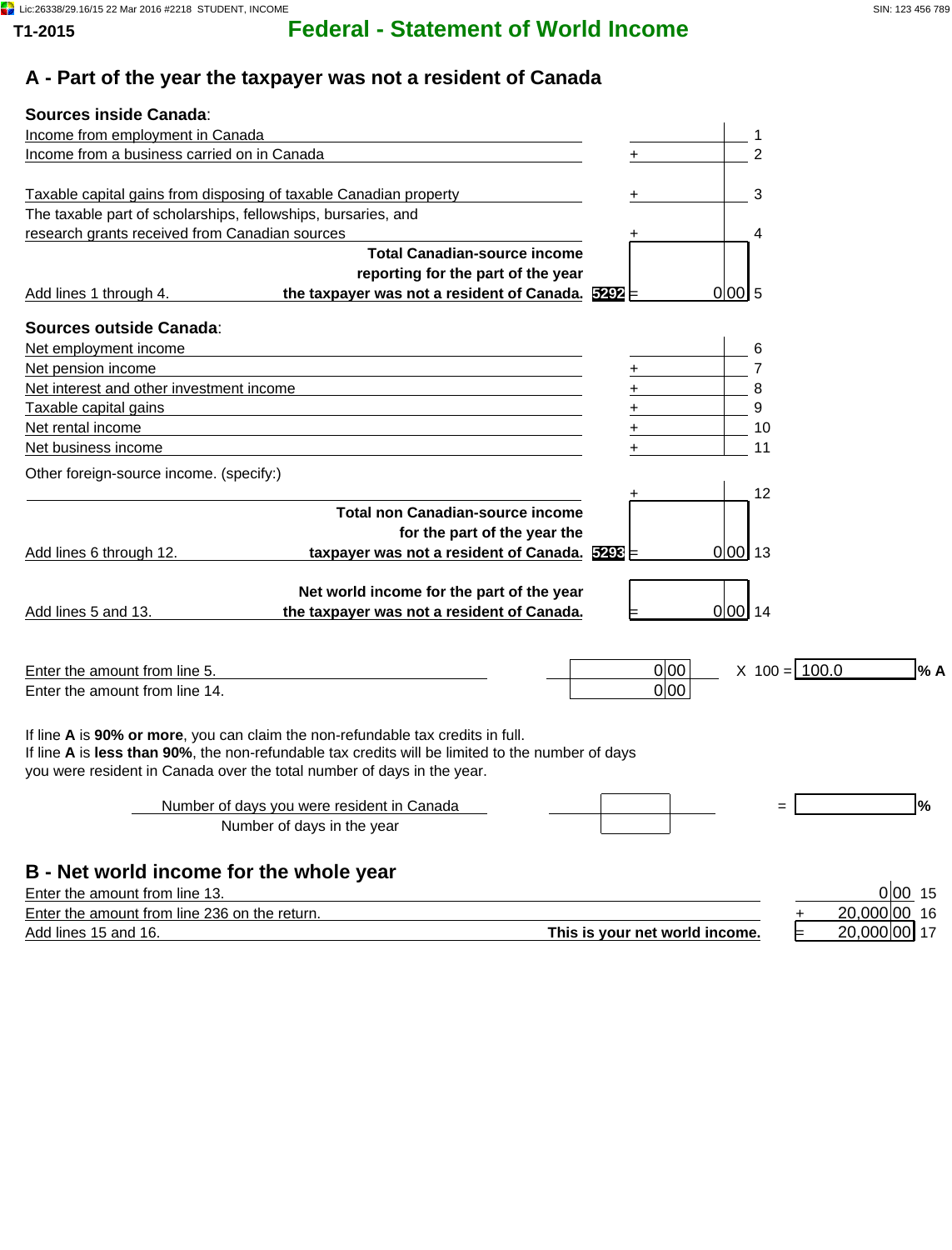## **Estimated GST/HST Tax Credit for the Period July 2016 to June 2017**

You can apply for the GST/HST credit if, at the end of 2015, you were resident in Canada and **any** of the following applies. You:

- were 18 years of age or older;
- had a spouse; or
- were a parent.

#### **Notes**

If you have a spouse, only one of you can apply for the credit. No matter which one of you applies, the credit will be the same. To be eligible to receive the GST/HST credit for a particular month, you have to be resident in Canada at the beginning of that month.

You cannot apply for the GST/HST credit if, at the end of 2015, you either:

- were confined to a prison or a similar institution, and had been there for more than six months during 2015, **or**
- did not have to pay tax in Canada because you were an officer or servant of another country, such as a diplomat, or a family member or employee of such a person.

#### **Note**

You cannot claim the credit for your spouse or child who met either of these conditions at the end of 2015.

| - Adjusted net income                                                                                                                                                                    | Column 1<br>You            | Column 2<br>Your spouse or<br>common-law partner |
|------------------------------------------------------------------------------------------------------------------------------------------------------------------------------------------|----------------------------|--------------------------------------------------|
| Enter the net income amount from line 236 of the return.                                                                                                                                 | 20,000 00                  |                                                  |
| Universal child care benefit repayment (line 213).                                                                                                                                       |                            |                                                  |
| Registered disability savings plan income repayment                                                                                                                                      |                            |                                                  |
| (include in line 232).                                                                                                                                                                   |                            | з                                                |
| Add lines 1 through 3.                                                                                                                                                                   | 20,000 00                  | 4                                                |
| Universal child care benefit (line 117 of the return).                                                                                                                                   |                            | 5                                                |
| Registered disability savings plan income (line 125 of the return).                                                                                                                      |                            | 6                                                |
| Capital gain as a result of a mortgage foreclosure or conditional sales repossession<br>Line 4 minus total of lines 5 through 7 (if negative, enter "0").<br>Add the amounts from line 8 | 20,000 00                  | 8                                                |
| in column 1 and column 2 (if applicable)                                                                                                                                                 | <b>Adjusted net income</b> | 20.000 00 9                                      |

#### **Calculation of GST credit**

| Basic Goods and Services Tax Credit.                                     |        |                              | <b>Claim \$276.00</b> |       | 276 00<br>10 |
|--------------------------------------------------------------------------|--------|------------------------------|-----------------------|-------|--------------|
| Credit for spouse or supporting person.                                  |        |                              | <b>Claim \$276.00</b> | $\pm$ | 11           |
| Eligible dependant credit.                                               |        |                              | <b>Claim \$276.00</b> |       | 12           |
| Credit for qualified children:                                           |        | Number of qualified children | $\times$ \$145.00     |       | 13           |
| Calculation of single supplement: (if line 11 and 12 are zero)           |        |                              |                       |       |              |
| Adjusted net income from line 9.                                         |        |                              | 20.000 00 14          |       |              |
| Base amount.                                                             |        |                              | 8,948 00 15           |       |              |
| Line 14 minus line 15.                                                   |        | Income over base amount      | 11,052 00 16          |       |              |
| Enter 2% of line 16 or \$145 whichever is less                           |        |                              |                       |       | 145 00<br>17 |
| Single-parent family supplement.                                         |        |                              | Claim \$145.00        |       | 18           |
| Add lines 10 through 13, and 17 through 18.                              |        |                              |                       |       | 421 00<br>19 |
|                                                                          |        |                              |                       |       |              |
| Adjusted net income from line 9.                                         |        |                              | 20,000 00 20          |       |              |
| Base amount.                                                             |        |                              | 35,926 00 21          |       |              |
| Line 20 minus line 21.                                                   |        | Income over base amount      | 0 00 22               |       |              |
| Enter 5% of line 22.                                                     |        |                              |                       |       | 23           |
| Line 19 minus line 23.                                                   |        |                              |                       |       | 421 00<br>24 |
|                                                                          |        |                              |                       |       |              |
| Goods and Services Tax Credit (if line 24 is less than \$1, enter zero). |        |                              |                       |       | 421 00 25    |
| GST/HST credit quarterly amount:                                         |        |                              |                       |       |              |
| <b>July 2016</b>                                                         | 105 25 | January 2017                 | 105 25                |       |              |
| October 2016                                                             | 105 25 | April 2017                   | 105 25                |       |              |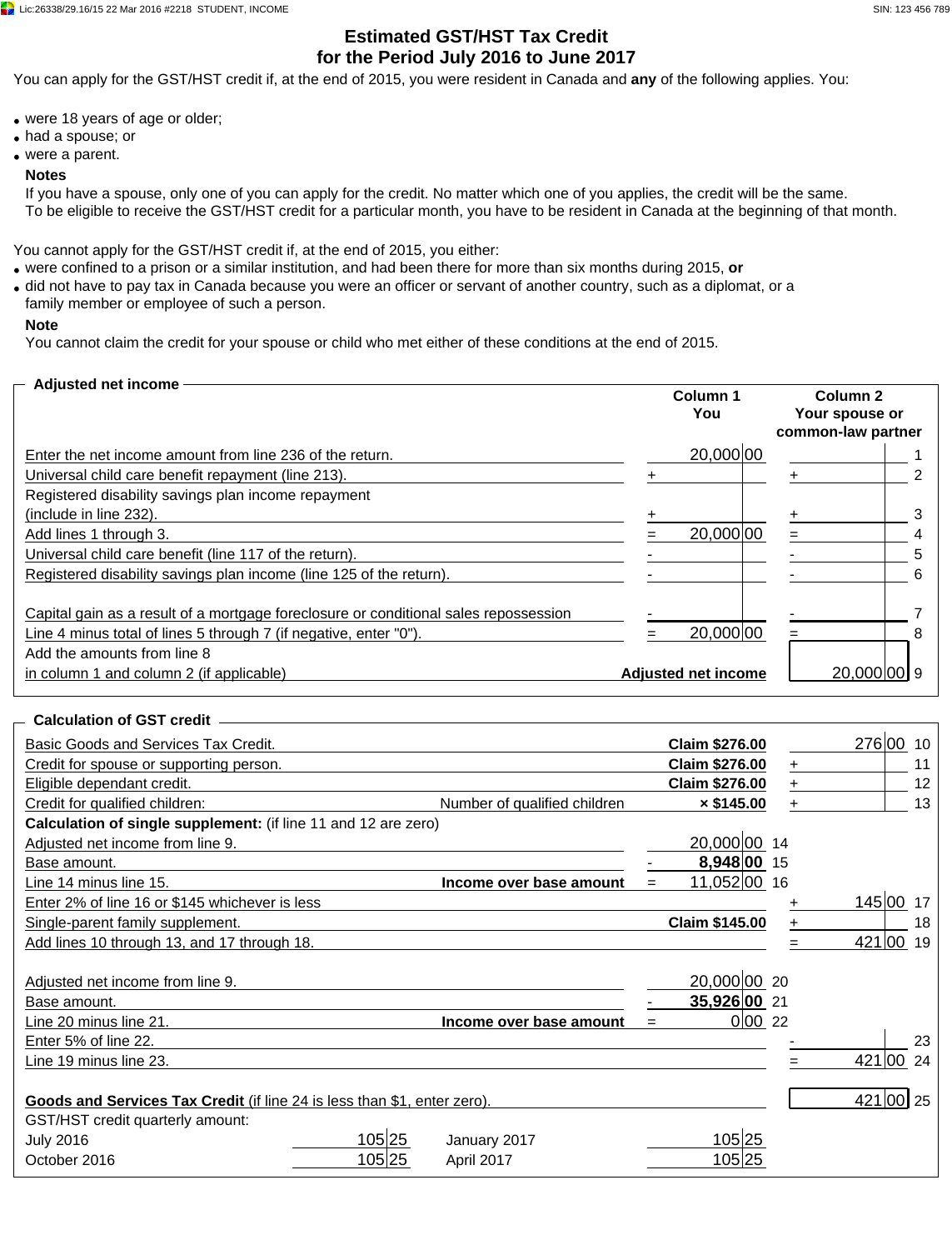March 22, 2016

Mr INCOME STUDENT 123 ANY STREET MONTREAL QC H3E 1J6

Dear INCOME STUDENT,

Please find enclosed copies of your **2015 federal and Quebec income tax returns** which we have prepared from information you have provided, without audit. Please review them carefully for completeness and accuracy.

## **Please sign the following forms where required:**

## **Federal:**

- *Federal tax return, T1 General - condensed page 3*

## **Quebec:**

- *Quebec tax return, page 4 (if jacket is submitted)*
- *Keying summary for the income tax return (TPF-1.W-V)*

You have **no refund or balance due** per your **federal tax return**.

## The **balance due** per your **Quebec tax return** is **\$321.40.**

You can make your payment:

- electronically using your financial institution's Internet banking services;
- at your financial institution in Canada. To do so, you have to use a remittance form TPF-1026.0.1, TPZ-1026.0.1.M or TPZ-1026.0.1.Q;
- by attaching a cheque or money order to the front of the TPF-1.W-V schedule, along with the filing of your income tax return;
- by sending a cheque or money order with the remittance slip TP-1026.0.1.P.

Please make your cheque or money order payable to the *Minister of Revenue of Québec* and write your social insurance number and the taxation year on the back. To avoid interest and penalty charges, the payment must be made by April 30.

You have no **federal instalment** payments due for 2016.

You have no **Quebec instalment** payments due for 2016.

We have determined that you are eligible for the **GST tax credit.** You should receive **\$421.00** for the period of July **2016** to June **2017,** as indicated on the attached schedule *Estimated GST/HST tax credit*.

We have determined that you are eligible for the Quebec **Solidarity tax credit.** You